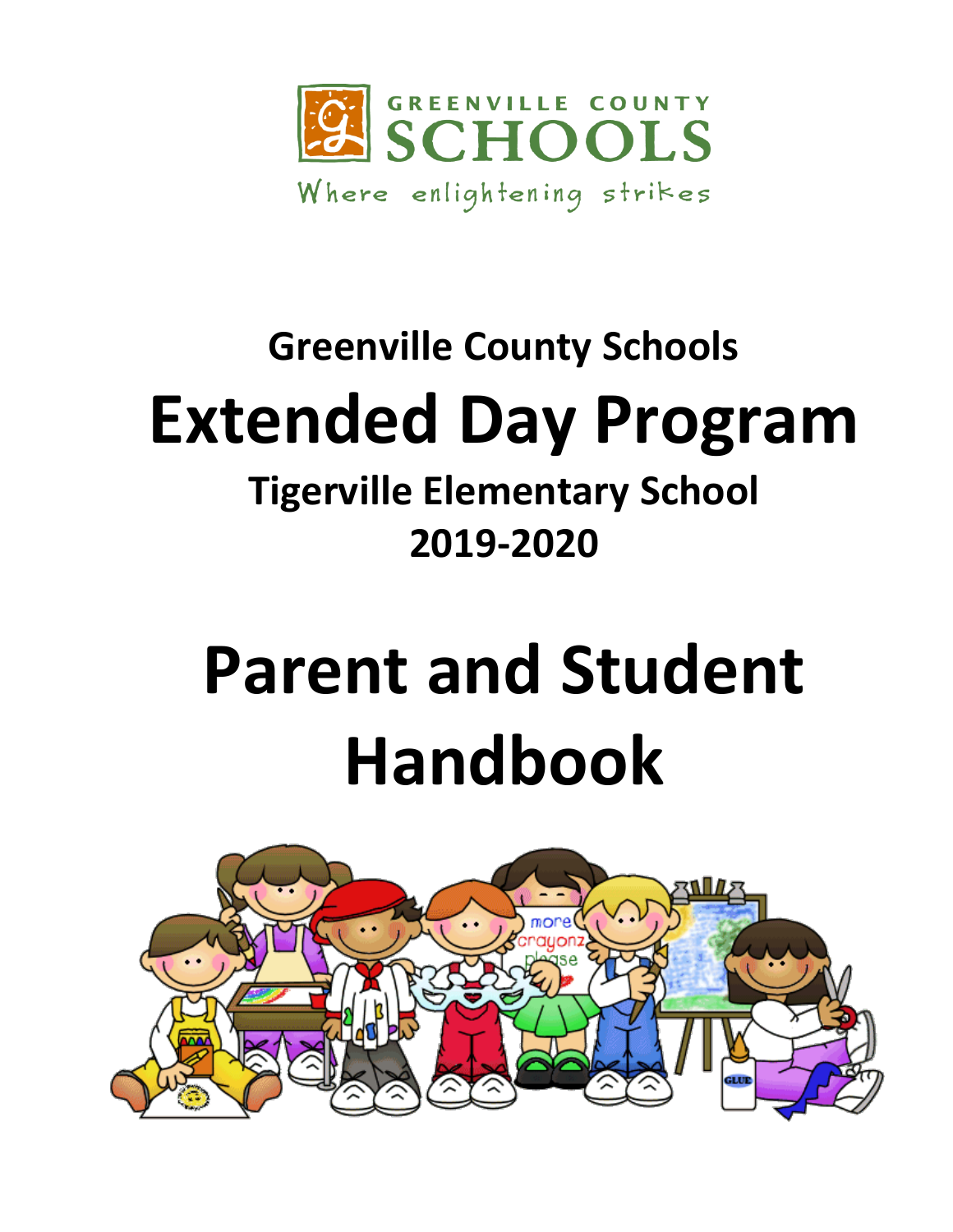#### **Mission Statement**

Our mission in the Tigerville Elementary Extended Day Program (EDP) is to provide a quality, safe, and inviting environment consistent with the structure found at Tigerville Elementary. Our quality after-school experience is one in which each child's day is enriched through a variety of activities which emphasize the mental and physical well-being of every child. We achieve this goal by providing homework assistance, computer lab time, recess, arts and crafts, and a healthy snack each day. We strive to emphasize activities that promote self-discipline, selfrespect, and a positive outlook on school life. Our staff is made up of experienced adults and college students, all of whom have prior experience working with children in a structured educational environment. The safety and well-being of each of our students is our top priority.

#### **Hours of Operation**

The EDP operates daily from 2:30pm to 6:00pm. The program will operate only when school is in session and students are attending regular class. The EDP will not operate on days when the school is closed due to inclement weather. If there is a delayed entry such as a one or two-hour delay, the EDP will operate as usual. If the school is dismissed early due to inclement weather or has a scheduled early dismissal, the EDP will not operate. The program will be closed on all holidays, teacher workdays, half school days and summer break. The final day of the Extended Day Program for the year will be Monday, June 1, 2020. The district school calendar for 2019-2020 can be found on the Greenville County Schools website[: www.greenville.k12.sc.us.](http://www.greenville.k12.sc.us/)

#### **Late Pick Up**

The EDP ends at 6:00pm. All students need to be picked up by 6:00pm. A late fee of \$1.00 per minute per family will be added to your account starting at 6:01 pm. All late fees must be paid within five days of being charged in order for your child to continue attending the program. We are aware that emergencies occur, but excessive late pickups will result in dismissal from the program.

#### **Discipline, Rules and Referrals**

All children will be expected to follow the regular school rules and the *Discipline with Love and Logic* format. Every effort will be made to notify parents verbally and in writing of problems that arise. The EDP staff expects students to respect their EDP teachers as they would their regular classroom teachers. In addition to school rules, other rules and regulations of the Extended Day Program may be implemented by the Director and/or Principal. Written disciplinary referrals and phone calls will be used to notify parents for offenses that disrupt the environment of the EDP. If the Director finds that your child is not adapting successfully to the program, has conferred with you about the issues, and has documented offenses, the child could be dismissed from the Extended Day Program. Severe referrals for offenses such as fighting, hitting, biting, threatening behavior, sexual harassment, using profanity, or continual discipline issues could result in immediate dismissal from the program. Parents may schedule a conference with the Director at any time.

#### **Sickness and Medical Information**

It is the parent's responsibility to make sure their child's file is updated throughout the year as needed. There will not be a full-time nurse on staff during the Extended Day Program. The Director will contact the parent or guardian should a child become sick during the program time. A sick child will need to be picked up as soon as possible. Children will not be able to return for 24 hours if they have symptoms of vomiting, diarrhea, or fever. If your child requires special medication or medical services, please note this on your child's registration form. If medication will need to be given to your child during the EDP hours, please obtain a form from the school nurse and provide the necessary medication to the EDP Director. Any allergies also need to be noted on the EDP registration form. **If your child has been prescribed an EpiPen or inhaler, it is the parent's responsibility to provide one for the Extended Day program other than the one in the school health room**.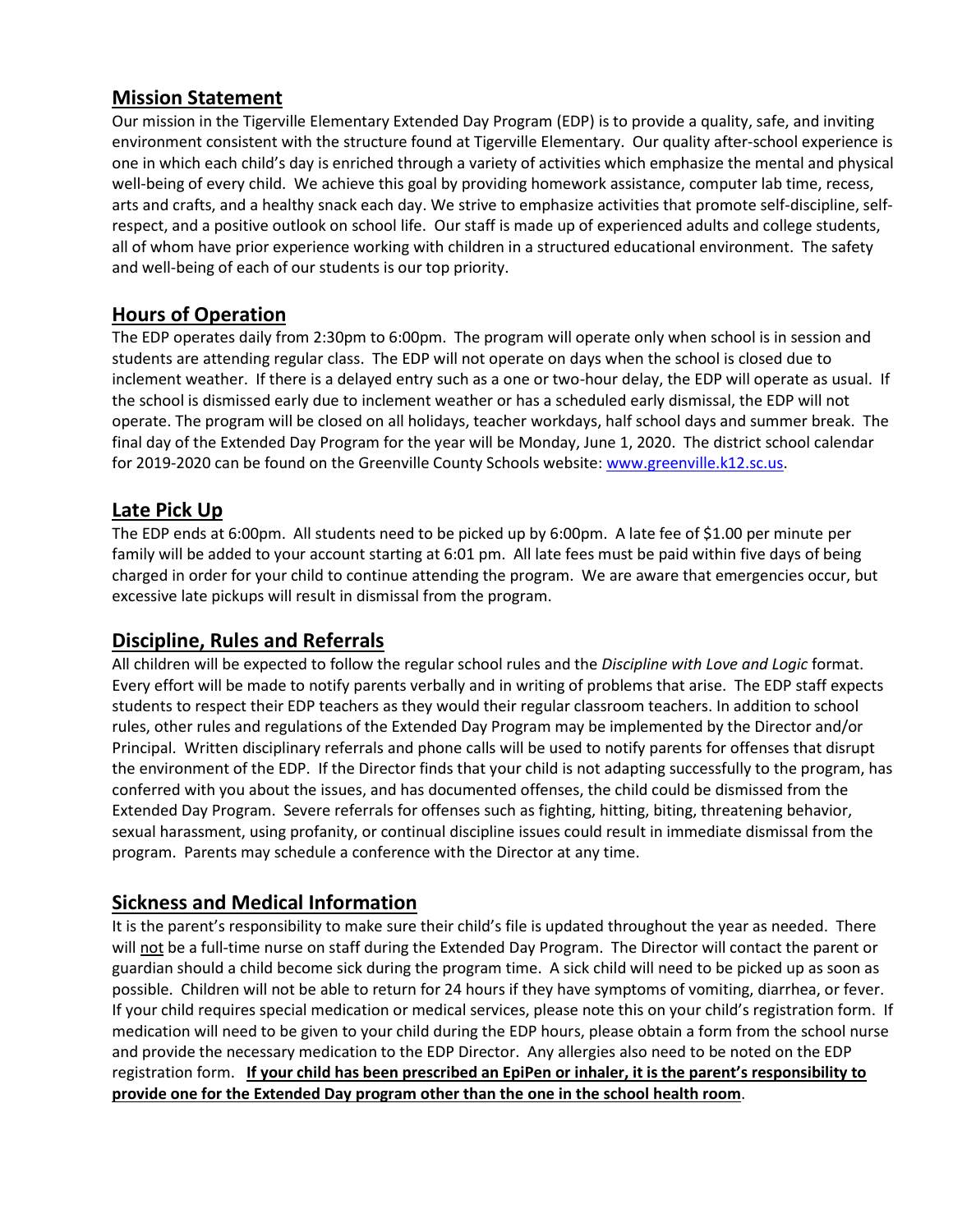#### **School Insurance**

K-12 Student Accident insurance is offered as a service to parents. The insurance coverage period can be schooltime or 24 hours. For additional information or to enroll, please contact Gail Gray, Client Services Representative, McGriff Insurance Services, 864-672-1345 or [Gail.Gray@McGriffInsurance.com.](mailto:Gail.Gray@McGriffInsurance.com) The District has liability insurance which covers regular activities of this program as an extension of the classroom. However, parents are encouraged to have insurance coverage for their child through either the voluntary K-12 plan or a personal health insurance plan.

#### **Registration**

All registration forms, the first week's fee, and a yearly non-refundable registration fee of \$40 per family must be submitted **before** your child will be considered registered in the Extended Day Program. When submitting the registration, please sign the EDP Program Guidelines Signature page on the back of the registration form. Any changes that need to be made to the registration form once submitted must be turned in to the Director of the EDP.

#### **Fees and Payment Schedule**

The fees for the children attending the Tigerville Elementary Extended Day Program are as follows:

- **\$40 non-refundable Registration Fee per family per year**.
- Weekly fees:

| # of Children | Full Week (3+ days) | 2 Days a Week | 1 Day a Week |
|---------------|---------------------|---------------|--------------|
|               | \$46.00             | \$29.00       | \$18.00      |
|               | \$74.00             | \$52.00       | \$29.00      |
|               | \$97.00             | \$75.00       | \$40.00      |
|               | \$122.00            | \$97.00       | \$52.00      |

- In the Extended Day Program, parents pay for what they sign up for when registering for the program: full week, two days, or one day. There is no drop-in service. The EDP does not accept children on a dayto-day basis.
- Fees are paid even if your child does not attend (for any reason). For example, if your child is sick or you have other engagements or vacation planned, full payment is still due. If you have two or more children and one is absent, there is no adjustment to the regular fee. All schools operate on guidelines from Greenville County Schools. The cost of the Extended Day Program is very much below that of private daycares; therefore, fees are paid whether or not your child attends. Weekly fees will be adjusted only if the school is closed for holidays, scheduled closings, or weather.
- Weekly fees are due on the Friday *prior* to the week the child attends. Failure to pay will result in the child being withdrawn from the program.
- Please make checks payable to Tigerville Elementary School (TES). If any checks are returned for insufficient funds, any fees charged by the bank will be passed onto the parent. After two returned checks, payment will only be accepted in the form of cash, money order or certified check.
- Payments may be sent with your child in the morning or delivered to the front office between the hours of 7:30 am - 4:00 pm. A receipt will be given for each payment. An electronic report will be issued to the parent at the end of the fiscal year for tax purposes.
- If the economy dictates that you no longer need the services of our program, you may withdraw your child to avoid paying for weeks you do not need and re-enroll your child when your circumstances change. There must be at least 3 weeks between withdrawal and re-enrollment that your child does not attend the program.